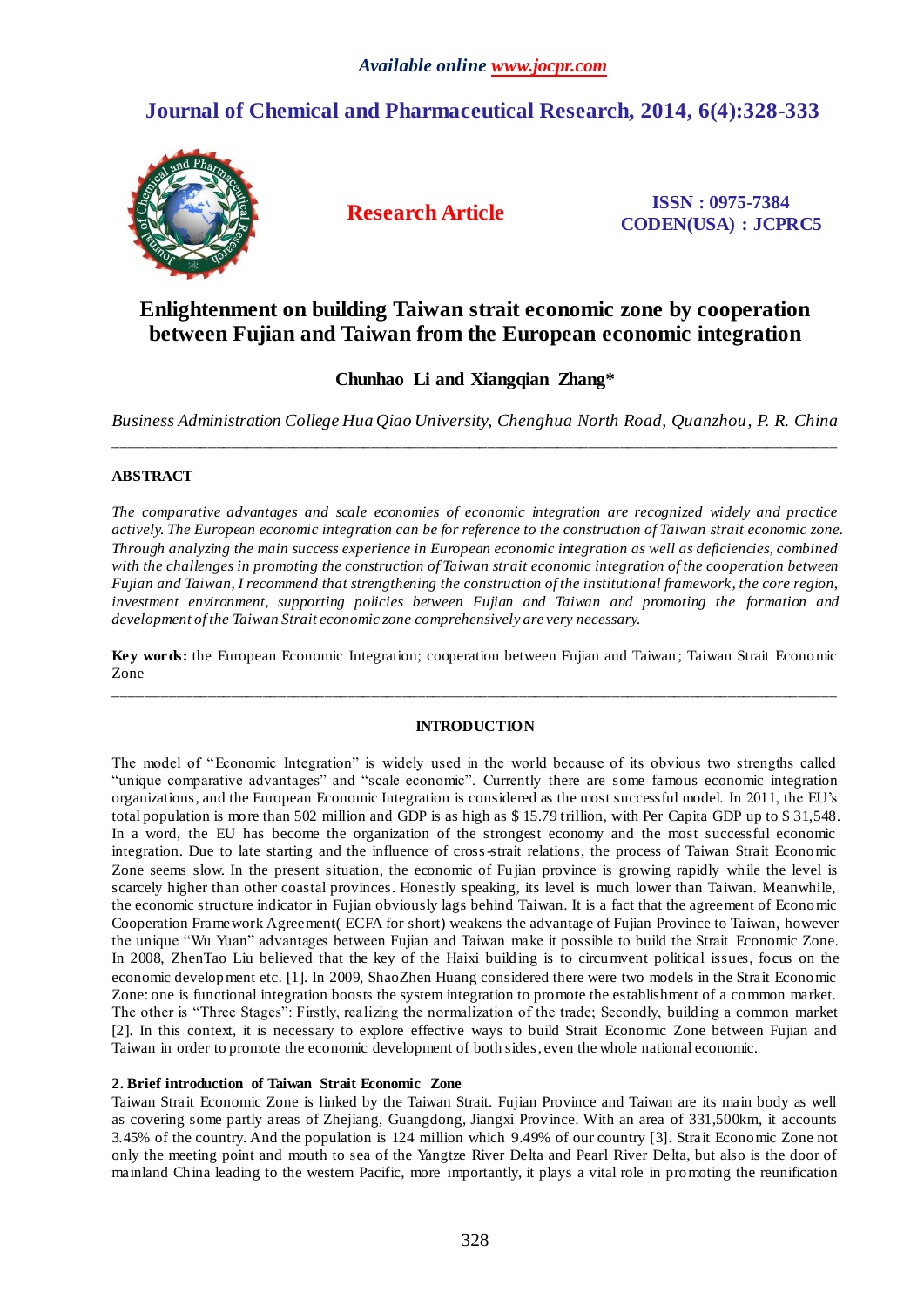of nation. Formally set up in 2004, Strait Economic Zone is made up of Fujian province, the south areas of Zhejiang province, the south-east areas of Jiangxi province and so on, which is totally including 21 cities. Policies like <the plan of the development of the West Coast Economic Zone> issued in 2011 have greatly promoted the growth of the Strait Economic Zone. It is the economy of West Coast Economic zone and Fujian situation as shown in Table 1 and in Chart 1.

*\_\_\_\_\_\_\_\_\_\_\_\_\_\_\_\_\_\_\_\_\_\_\_\_\_\_\_\_\_\_\_\_\_\_\_\_\_\_\_\_\_\_\_\_\_\_\_\_\_\_\_\_\_\_\_\_\_\_\_\_\_\_\_\_\_\_\_\_\_\_\_\_\_\_\_\_\_\_*

Taiwan includes 5 provincial cities with an area of 36,200 square kilometers and a household registration population amounting to 2322.5 million up to 2012. During 2000-2005, because of the Taiwan authorities refusing "Three Links" and "Direct Route", the economic gro wth rate in Taiwan is only 3.6%, export growth rate is 8.1%, leaving the four indicators ranking the end of "Four Tigers" and the economic development being negatively affected by these policies. Furthermore, because of the impact of the global financial crisis and Taiwan's being marginalized in the process of globalization and regional integration, the economic growth rate was only 0.5% in 2008 and 1.1% in 2009[4].Generally speaking, there is significance of cooperation between Fujian and Taiwan, which als o shows broad prospects.

|  | Table 1: 2007-2013 Haixi GDP(10 million) and Growth Rate (%) |  |
|--|--------------------------------------------------------------|--|
|  |                                                              |  |

| Haixi      | 2007     | 2008     | 2009     | 2010     | 2011    | 2012     | 2013     |
|------------|----------|----------|----------|----------|---------|----------|----------|
| <b>GDP</b> | 16307.07 | 19075.44 | 21376.44 | 25409.93 | 30037.9 | 32842.22 | 37128.69 |
| growth     | ⊿. ب     | 16.97    | 10.76    | 18.89    | 8.21    | 9.33     |          |

Note: these data is collected by the Bureau of Statistics in Fujian province, Guangdong province and Jiangxi province, excluding Puning.



**Chart1: 2007-2013 Gross Regional Production in Fujian Province** *Note: this data comes from the 2013 Statistical Yearbook of Fujian Province.*

#### **3. The European Economic Integration**

## **3.1. The Successful Experience of European Economic Integration**

#### **3.1.1. The Continuing and Deepening of Economic Integration**

The realization of Economic Integration in Europe is the result of transferring the sovereignty of European countries, including four steps: Customs Union; Single Market; Economic and Monetary Union; Complete Economic Integration. By the end of 1992, the EU had completed 95% of the 282 legislative items in the "White Paper on Improving the Internal Single Market", which is the symbol of the formation of the European Single Market. In 1993, the Maastricht Treaty came into effect, marking the EU transform from an economic entity to an economic& political entity and forward to the Economic and Monetary Union. The Euro was put into circulation in 2002. In 2011, there were 27 members in the Euro area, achieving a unified currency [5]. So far, the Lisbon Treaty sighed in 2007 has been agreed by 27 countries to become a new milestone in European Economic Integration.

#### **3.1.2. The Continuous Development of the Core Countries**

Firstly, Paris was occupied twice during the three-time Franco-German War, which became a main obstacle in the EU infancy. In 1963, France and Germany sighed a "Friendship and Cooperation Treaty" to promote cooperation between these two countries that was the core strength of the European Economic Integration [6]. Secondly, EU Treaty and the Copenhagen Criteria restrained EU members in the political, economic and legal aspects, thus forming a strong cohesion economic union. Finally, the Euro Area has formed. In 1999, Euro became the sole legal monetary in the euro zone in 2002.Euro not only promotes the tightness of EU members, but also becomes a reserve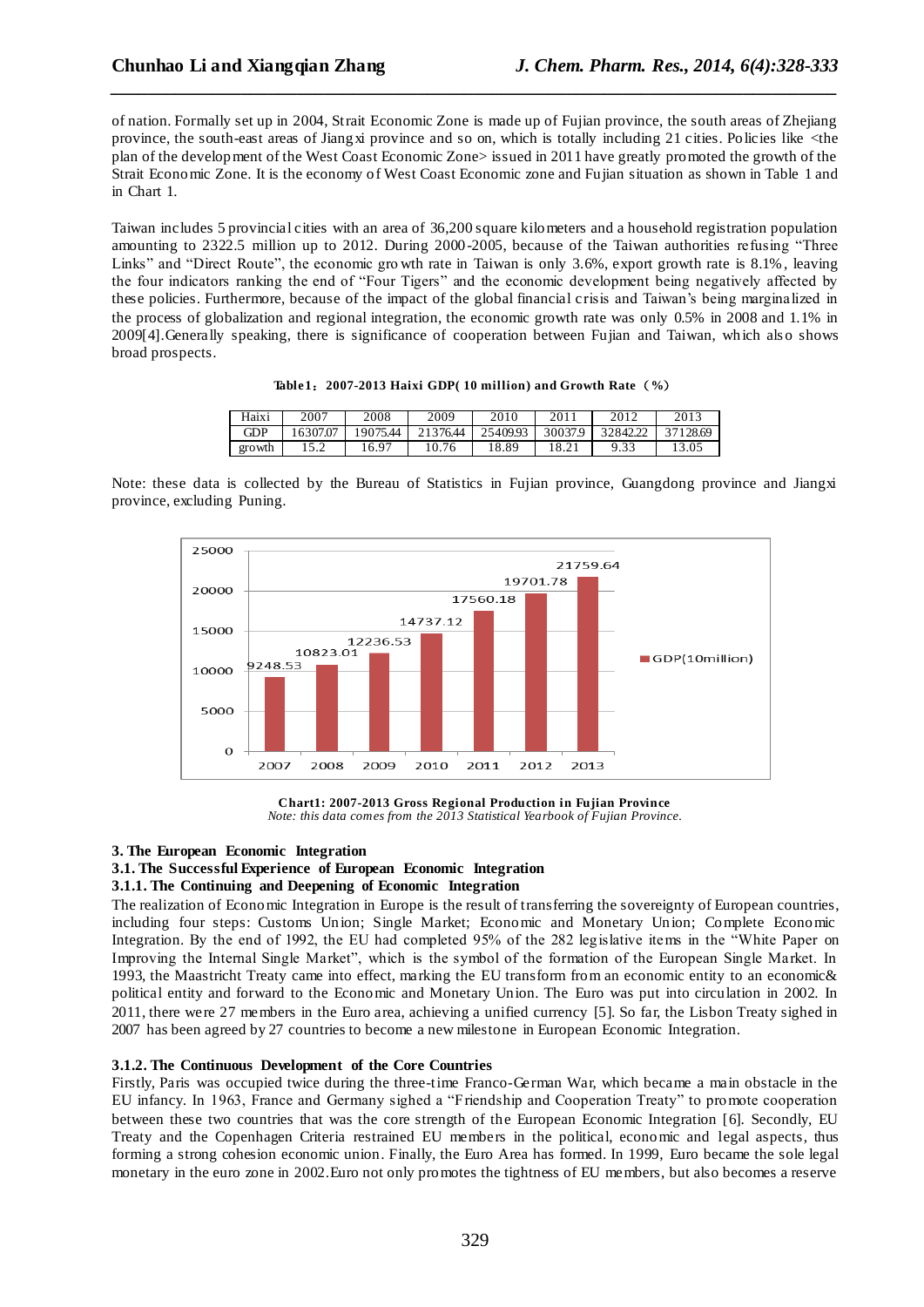currency for countries outside. As shown in Table 2[7], the population, GDP and the ratio of the share of World GDP in euro zone accounted for more than 20%, and compared with the United States and Japan, the import and export was more active in euro ozone in 2006.

*\_\_\_\_\_\_\_\_\_\_\_\_\_\_\_\_\_\_\_\_\_\_\_\_\_\_\_\_\_\_\_\_\_\_\_\_\_\_\_\_\_\_\_\_\_\_\_\_\_\_\_\_\_\_\_\_\_\_\_\_\_\_\_\_\_\_\_\_\_\_\_\_\_\_\_\_\_\_*

| union/country | Population<br>(million) | GDP (trillion<br>euro) | The proportion GDP in the<br>(96)<br>world | The proportion of GDP in<br>$exports(\%)$ | The proportion of GDP in<br>$imports(\%)$ |
|---------------|-------------------------|------------------------|--------------------------------------------|-------------------------------------------|-------------------------------------------|
| Euro Zone     | 317                     |                        | 14.6                                       |                                           | 20.9                                      |
| EU(27 states) | 494                     | 1.9                    | ∠⊥                                         | 14.3                                      |                                           |
| US            | 300                     | 1.2                    | 19.1                                       | 10.8                                      | 16.6                                      |
| Japan         | 128                     |                        | 0.2                                        | 16.8                                      |                                           |

|  | Table 2: The Comparison between the Euro Zone and other Economies in 2006 |  |  |  |  |  |
|--|---------------------------------------------------------------------------|--|--|--|--|--|
|  |                                                                           |  |  |  |  |  |

### **3.1.3. The Diversity of Regional Policy**

EU sets up three kinds of funds, the pre-accession assistance funds mainly used for the accession of Central and Eastern European Countries. The structural funds mainly used for economic development and other issues of backward regions; The cohesion funds mainly used to build infrastructure and environmental protection. The use of these funds is not limited to the economic developed or not, but classified by the level of economic and social development. EU used up to 213 billion Euros for the regional policy directly or indirectly in 2006, which was more than 33% of EU's fiscal expenditure at the same period, and planed to increase to 308 billion in 2007-2013[9]. The regional policies has promoted the Per Capita GDP in Greece to increase by 6.2% while 2.4% in Spain, 6.0% in Portugal, 1.8% in Ireland, and leads to increase of private investment in Greece, Portugal, Spain and Ireland, respectively is 23.2 %, 14.0 %, 4.4 %, 2.7% [7] .

### **3.1.4. The Unique Organization & Coordination Agency**

The EU including seven institutions, among which the European Parliament, the European Council and the European Commission are the decision-making bodies in the EU. The first two have legislative power while the latter two have executive authority. First, it emphasizes participation of all countries and the right to share, such as the "Lisbon Treaty" establish the Double Majority Voting System, and the majority not only refers to the majority of EU member states(55%) but also the majority of the number of EU population(65%). Second, sound legal system. Legislative and judicial branches have power over the governments within the EU jurisdiction, which should be obeyed by every member countries unconditionally. The third is a unique mechanism of check and balance between the EU seven major institutions, like the European Commission under the supervision of the European Parliament, all members nominated by the moderation of the European Parliament [8].

### **3.1.5. The Success of A Single Market**

It is as follows: First, achieve the market development in the procurement market, currency market and financial service market, the unification of the member states' national tax system and the coordination on safety and environmental protection laws. Recognize laws and certification systems for each other; Second, mutual recognition of professional qualifications between the EU members, the abolition of border check of passports, and manage to remove the barriers to free movement for persons; Third, the establishment of the European Central Bank in 1998, and the freedom of movement and freedom to pay greatly facilitated by the issuance of euro. By the end of 2011, the proportion of the euro in global foreign exchange reserves was 25.7%, while the US dollar was 61.7%. For 20 years, the EU have accounted for 7% of population in the world and created 20% of the trade in the world.

| Year                | 2007   |           | 2008   |                | 2009              |           | 2010(April) |           | 2011 |           |
|---------------------|--------|-----------|--------|----------------|-------------------|-----------|-------------|-----------|------|-----------|
| Indicator           | EU     | Euro Zone | EU     | Euro Zone      | EU                | Euro Zone | EU          | Euro Zone | EU   | Euro Zone |
| Deficit Budget      | $-0.8$ | $-0.6$    | $-2.3$ | $\sim$<br>$-L$ | $-6.8$            | $-6.3$    |             |           |      |           |
| Unemployment Rate   | . .    |           |        |                | 8.9               | 9.4       | 10.1        | 9.        |      |           |
| Debt percent in GDP | 58.8   | 66        | 61.6   | 69.4           | $7\overline{3.6}$ | 78.7      | 79.6        | 84.7      | 83.8 | 88.5      |

**Table 3: The Economic Indicator in the EU and the Euro Zone**

### **3.2. The Problems of European Economic Integration**

There was mainly reflected in: First, there are some problems in the decision-making mechanism of the EU, for example, if the summit conference lead by discussion system couldn't reach a consensus on a issue, this case would be put off to the next reconstruction, difficult to balance fairness and efficiency [9]. Second, as we all know, it is the process of transferring sovereignty voluntarily in European Economic Integration, while this kind voluntary is limited. The Maastrict Treaty and the Lisbon Treaty are outcomes of contradictory compromise. Third, the economy of members newly added is lagging behind, and their cheap labor will impact on the labor of those old members. Fourth, the challenge of the global financial crisis, such as, in 2009, the sovereign debt crisis in Greek broke out and then spread to many European countries, leading to the European debt crisis and making the euro exchange rate against the U.S. dollar tumble about 20%. Table 3 shows the economic situation since 2007 in the EU and the Euro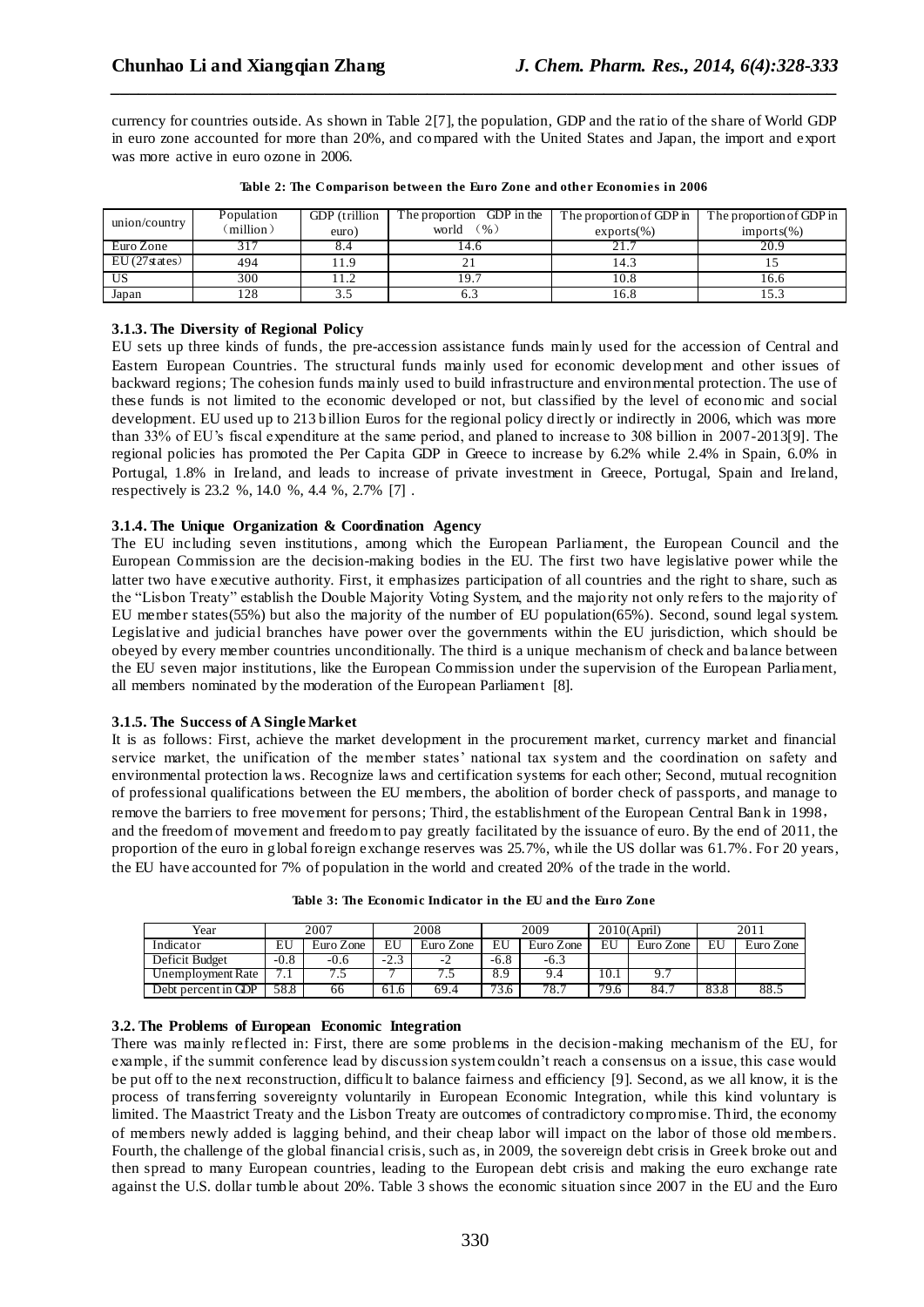Zone [10].

#### **4. The main problems and challenges existing cooperation between Fujian and Taiwan 4.1. By the Taiwan policy is too large**

During the Chiang Era, FuJian-Taiwan economic cooperation only can just succeed by the help with Sing apore and HongKong. During the Li, Chen era, Li Denghui came up with the idea of "two states theory", Chen insisted on developed independent and refused to carry on the "three links" and navigation trade. so the economic between FuJian and Taiwan increased very slowly. In 2001, the percentage of Taiwan's investment amount accounted for the total falling from 13.78% (1995's) to 9%(2001's). the total trade was \$ 4.879 billion in 2005 [11]. During the Ma Ying-Jeou era, Taiwan insisted on the "1992 consensus ", and believed that Taiwan belongs to China .Also, Ma signed the ECFA. Although affected by the U.S. financial crisis in 2008, but the total trade between FuJian and Taiwan in 2010 exceeded ten billion dollar mark, reaching \$ 10.389 billion [12].

*\_\_\_\_\_\_\_\_\_\_\_\_\_\_\_\_\_\_\_\_\_\_\_\_\_\_\_\_\_\_\_\_\_\_\_\_\_\_\_\_\_\_\_\_\_\_\_\_\_\_\_\_\_\_\_\_\_\_\_\_\_\_\_\_\_\_\_\_\_\_\_\_\_\_\_\_\_\_*

### **4.2. Needs to improve the investment environment in Fujian**

This was reflected in: First, the West Coast Economic Zone is facing the predicament of the talented person, technology and other resources in the Yangtze River Delta and Pearl River Delta. Meanwhile, the natural environment as well as long-term military strategic position also limit the economic development of Fujian Province [12]. Second, compared with Zhejiang, Guangdong, southern Jiangsu , Shanghai, the government of Fujian Province get more taxes which given by the enterprises. Also there is a contradiction between its short-term investment incentives and long-term expect of Taiwan businessman. Third, GDP in the Golden Triangle which takes" Xia Zhang Quan " as the center is much lower than Shanghai', Guangzhou' and Shenzhen', and the agglomeration and diffusion effect and radiation to the surrounding areas of Fujian area is s mall, lack of capacity. Fourth, the personnel structure is irrational, lack of technical talents. The figures show that the shortage of qualified personnel needed in Fujian involving 27 key industries or sectors, 80 fields, 192 jobs and 760 professional.

## **4.3. Industrial Cooperation needs to be heightened**

Firstly, the Fujian and Taiwan investment double pattern develops slowly. The fo reign investment capacity and the basic conditions of Fujian becomes mature, but due to the limited policy of Taiwan, only 9 fields of Taiwan have opened to Fujian, also provides that land owned shares less than 10% of existing panel factory, the joint venture company newly established ownership shall not exceed 50% [5]. Secondly, investment in Fujian mainly concentrated on processing and manufacturing which is at the end of the value chain, accounting for over 80% of the secondary and tertiary industries, and the lower of core technology industry. For example, the electronic information industry in Fujian, one of the three leading industries almost still in the "order processing", "OEM" manufacturing and processing stages. Finally, industrial technology of Taiwan-funded enterprises is a world leader. However, Industrial Technology of Taiwan-funded enterprises in Fujian for output insufficient.

### **4.4. Regional Coordination is Poor**

It mainly reflected in these parts: First, industries and products in Fujian Pro vince and the surrounding area could not form an effective dislocation development, low horizontal division and vertical division system construction, repetitive construction and industrial identical phenomenon still serious, high speed and high output are the main phenomenon which still exists in Fujian; Second, inter-regional presence disorderly competition and the competition is greater than the cooperation. It cannot achieve effective internal configuration and sharing resources, and reduce the attractiveness of foreign investment of resources, make the s mall and medium-sized city due to a shortage of resources and the economic develop slowly, and with the metropolitan economy affected directly or indirectly, and lack of development potential. Third, in order to improve the performance, the government guaranteed the tax caused the phenomenon of local protection; Positioned between the cities is not very reasonable and division is not clear.

### **4.5. The Challenge of Cooperation between Fujian and Taiwan**

One hand is the signing of ECFA, which leads to the weakening of the advantages of Fujian Taiwan. According to statistics, in 2011, investment of Taiwan businessmen in the mainland approved which reached a total quantity of 575, with a total investment amount of approximately \$ 13.1 billion. Only \$ 923 million comes from Fujian Province ,which accounting for the fifth, not only lower than the central region of Jiangsu ( \$ 4.426 billion ) and coastal ( \$ 2.205 billion ) , Shanghai ( \$ 2.176 billion ) , but it also lower than the western region of Sichuan ( \$ 927 million ). On the other hand is the impact of the economic crisis. First, the economic recovery of every countries is slow and unstable when the world entered into Post-crisis era; Second, the economic crisis obviously changed the traditional consumption patterns of light savings and heavy consumption, the U.S. household savings rate up to 6.2% in 2009; Third, Protectionist measures abroad are more frequently which results in increased cost of Chinese exports. It has a huge impact on Fujian which has oriented external trade and low industrial level.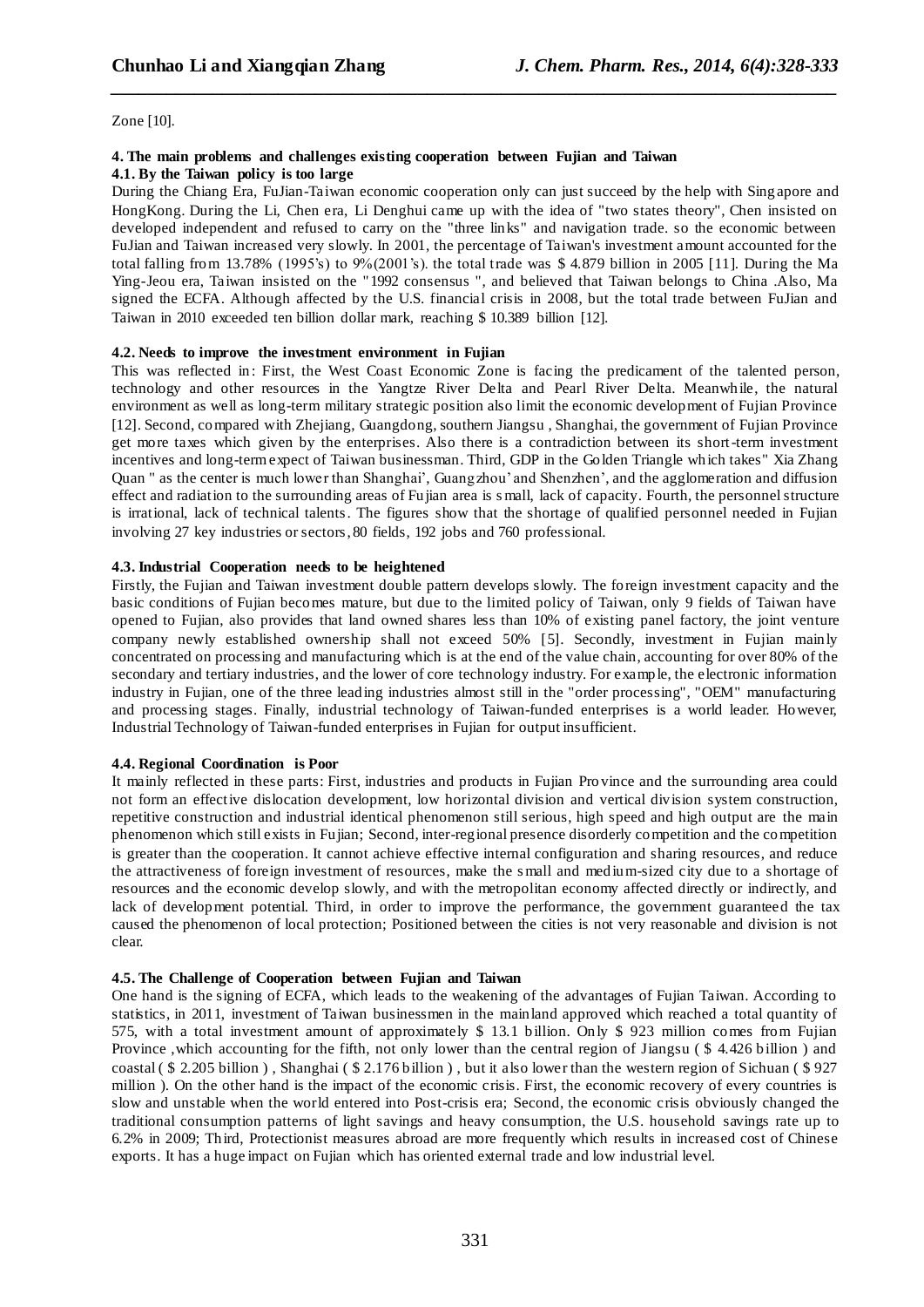# **5 Constructing Economic Zone between Fujian and Taiwan Strait**

## **5.1 Deepening economic integration**

The long-term goal of building Strait Economic Zone is suitable for positioning for the common market, and its implementation process is divided into several stages. Early, both sides should take ECFA as a starting point. On the one hand ,actively implement of the cooperation agreement has been established, to accelerate the realization of "the determined service goods, early harvest" of the project; on the other hand, the government deepens cooperation contents actively and expand the range of products, the simplification of customs procedures, to expand the range and depth of service trade, promote Chinese enterprises to invest in Taiwan. So that the "framework agreement" to the "comprehensive economic cooperation across the Taiwan Straits agreement" CECA forward. In the long term, the establishment of a free trade zone pilot city such as Xiamen, the establishment of coordination organization, to realization of economic cooperation in many areas, direct, two-way, and gradually advancing to the Fujian province and even the whole of the Straits economic zone. Later, establish a common market, to lift the restrictions on the free flow of factors of production.

*\_\_\_\_\_\_\_\_\_\_\_\_\_\_\_\_\_\_\_\_\_\_\_\_\_\_\_\_\_\_\_\_\_\_\_\_\_\_\_\_\_\_\_\_\_\_\_\_\_\_\_\_\_\_\_\_\_\_\_\_\_\_\_\_\_\_\_\_\_\_\_\_\_\_\_\_\_\_*

### **5.2. Strengthening the construction of the central city**

First of all, Fujian and Taiwan need to play the leading role, to take the responsibility, to promote the signing of the agreement and the establishment of consultative regional organization, supervision agreement implementation, accelerating the construction of regional traffic network and other infrastructure, and enhancing the ability of radiation Jiangxi, Zhejiang, Guangdong area, coordinating the contradiction between regions, to improve the regional cohesion. Secondly, the east coast of the Strait should promote the construction of Taipei, Kaohsiung, Taichung City three, highlighting its central position between the 20 cities, and enhance the degree of association, to promote the coordination and cooperation between the city. The west side of the Straits in Fujian Golden Triangle and Fuzhou as the center should promote the center city construction, and promote Fuzhou Xiamen as a level two yuan city group, when strengthen the construction of Fuzhou as the center of the Min River Estuary. At the same time, the government should metropolitan Xiamen as the center of the city of Jiulong River estuary area, wh ile promoting the cohesion between regions, enhance the central city radiation function.

### **5.3. Establishing coordinating mechanism**

Therefore, for the Straits Economic Zone, the first implementation is "political and economic separation", to strengthen economic and trade cooperation within the region for the purpose of Cross Straits economic, not political. Secondly, establishing high-level meeting system consists of five parts which need the annual regular meeting to discuss the major issues. Finally, establishing organization composing of members of the five areas as economic development permanent coordination between regions is very important, to deal with daily affairs and give the right of supervision, strengthening trade policy and the implementation of protocol. At the same time, we should promote the exchange between industry associations and enterprises, holding regular conferences or forums to strengthen the exchanges between the city center.

#### **5.4. Promoting industrial cooperation**

The two sides can set up special fund in the Strait Economic Zone, to be used only within the region wherever needed such as the construction of infrastructure funds dedicated to transportation network, power grid, power, water conservancy, especially to strengthen the construction of the port, in strengthening regional ties; On the other hand, education fund should be dedicated to the research and training of applied talents, and the establishment of an academic exchange platform for enterprises to upgrade; The last one is industrial capital for industrial transfer and the adjustment of industrial structure, the enterprise production environment pollution etc.. In the industrial cooperation, Taiwan needs to expand areas of cooperation, to relax the policy restrictions, to attract capital into the Fujian Taiwan investment; On the other hand, the need to encourage Taiwanese to invest in service industry, high-tech industry, enhance the core technology industry proportion, increase the output of Fujian industrial technology, and actively with local enterprises in Fujian exchange, joint venture research and development institutions, promote the process of localization, and finally changed to low level Taiwan order production of Fujian state cooperation.

#### **5.5. Improving the investment environment**

Facing the challenges of the financial crisis, Fujian province countermeasures are as follows: First, improving the basic construction, which means the main construction of sea and air three-dimensional transport network and optimization of power grid, power, water conservancy and other system, scientific layout, to avoid repeated construction and waste of resources, bring the weakening of Fujian province geographical factors puzzled, the enhanced radiation to the surrounding area. Secondly, adjusting industrial structure, to promote the industrial level of division of labor and the vertical division of labor system, the formation of dislocation development industry, at the same time, Fujian province to vigorously develop the advantage industry, the development of strategic emerging industries, enhance the independent research and development capacity, in the competition and development. Thirdly,